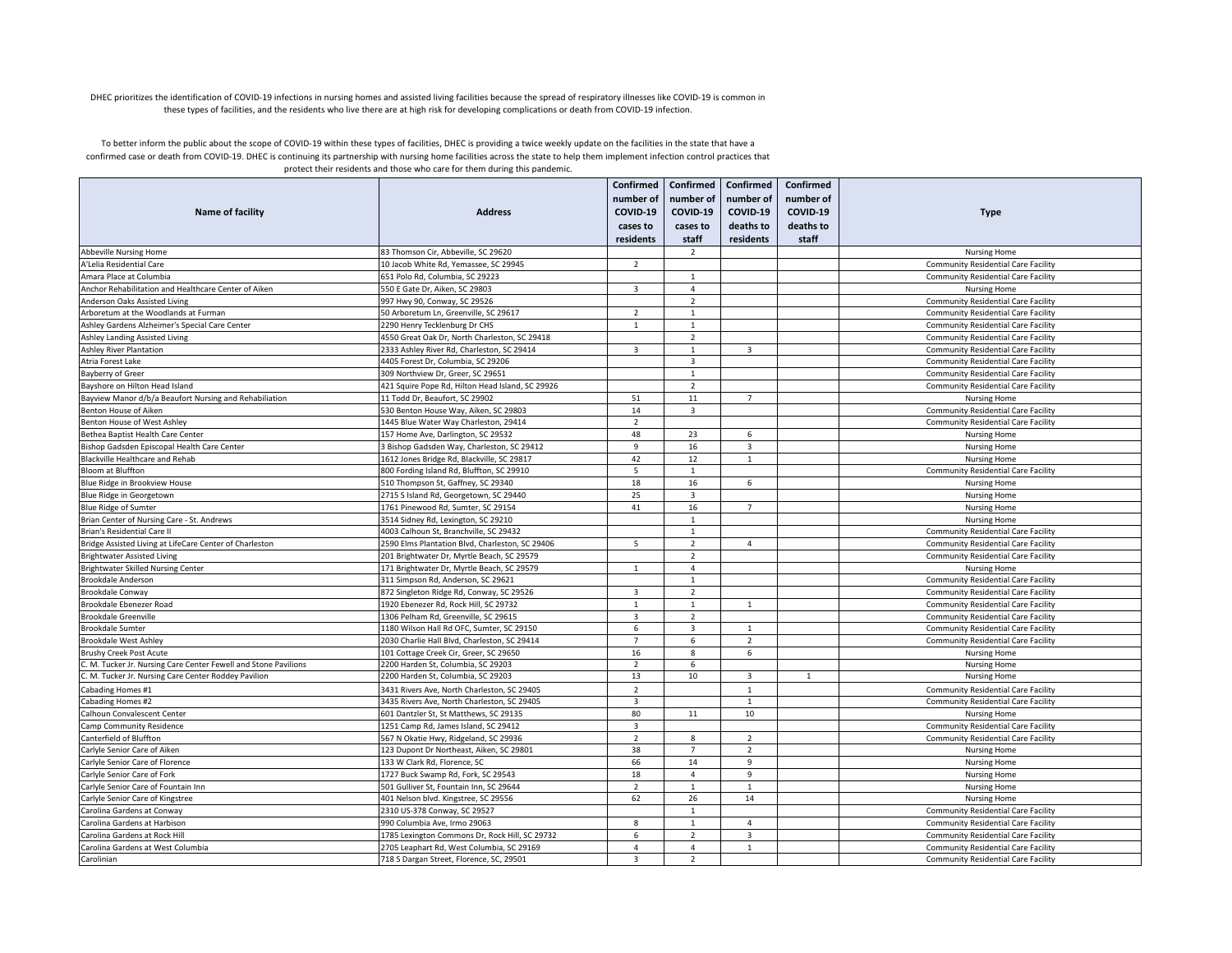| Carriage House of Sumter                                   | 431 N Main St, Sumter, SC 29150                | 6              | $\overline{2}$ |                         |              | <b>Community Residential Care Facility</b>                                |
|------------------------------------------------------------|------------------------------------------------|----------------|----------------|-------------------------|--------------|---------------------------------------------------------------------------|
| Carriage House Senior Living of Florence                   | 739 S Parker Dr, Florence, SC 29501            | $\mathbf{1}$   |                | 1                       |              | <b>Community Residential Care Facility</b>                                |
| Cascades Verdae Assisted Living                            | 30 Springcrest Ct, Greenville, SC 29607        | $\overline{2}$ | $\overline{2}$ | $\mathbf{1}$            |              | <b>Community Residential Care Facility</b>                                |
| Catherine's Mannor II                                      | 261 Summers Ave Orangeburg, SC, 29115          |                | $\mathbf{1}$   |                         |              | <b>Community Residential Care Facility</b>                                |
| Chandler Place Assisted Living & Memory Care               | 1800 India Hook Rd, Rock Hill, SC 29732        | 6              | $\overline{3}$ | $\mathbf{1}$            |              | <b>Community Residential Care Facility</b>                                |
| Cheraw Healthcare                                          | 400 Moffat Rd, Cheraw, SC 29520                | 14             | 3              |                         |              | Nursing Home                                                              |
| Clemson Area Retirement Center-Health Care Center          | 500 Downs Loop, Clemson, SC 29631              |                | $\overline{1}$ |                         |              | <b>Nursing Home</b>                                                       |
| Clemson Heritage LLC                                       | 140 Cambridge Dr, Clemson, SC 29631            |                | $\mathbf{1}$   |                         |              | <b>Community Residential Care Facility</b>                                |
| Coastal Center                                             | 9995 Miles Jamison Road Summerville SC 29485   | 10             | 43             | 1                       |              | Intermediate Care Facility for Individuals with Intellectual Disabilities |
| Colonial Gardens Alzheimer's Special Care Center           | 3565 Sunset BLD West Columbia, SC, 29169       | $\mathbf{1}$   |                |                         |              | <b>Community Residential Care Facility</b>                                |
| Commander Nursing Center                                   | 4438 Pamplico Hwy, Florence, SC 29505          | 26             | 21             | 10                      |              | <b>Nursing Home</b>                                                       |
| Compass Post Acute Rehabilitation                          | 2320 Hwy 378, Conway, SC 29527                 | 18             | 9              | 3                       |              | Nursing Home                                                              |
| Condor Health - Anderson                                   | 611 E Hampton St, Anderson, SC 29624           | $\overline{3}$ | $\overline{5}$ | $\overline{1}$          |              | Nursing Home                                                              |
| Conway Manor                                               | 3300 4th Ave, Conway, SC 29527                 | 34             | 10             | $\overline{\mathbf{3}}$ |              | <b>Nursing Home</b>                                                       |
| Cooper Hall At The Palms of Mt. Pleasant                   | 937 Bowman Rd OFC, Mount Pleasant, SC 29464    | $\overline{4}$ | $\overline{7}$ |                         |              |                                                                           |
|                                                            |                                                |                |                | $\overline{2}$          |              | <b>Community Residential Care Facility</b>                                |
| Countrywood Assisted Living                                | 1645 Ridge Rd, Hopkins, SC 29061               | $\overline{3}$ | $\overline{2}$ |                         |              | <b>Community Residential Care Facility</b>                                |
| Covenant Place                                             | 2825 Carter Rd OFC, Sumter, SC 29150           | 21             | 17             | $\overline{2}$          | $\mathbf{1}$ | <b>Community Residential Care Facility</b>                                |
| <b>Cypress Place</b>                                       | 205 Midland Pkwy, Summerville, SC 29485        | $\mathbf{1}$   | $\mathbf{1}$   | $\mathbf{1}$            |              | <b>Community Residential Care Facility</b>                                |
| Dayspring of Johns Island                                  | 3455 Bohicket RD Johns Island, SC, 29455       | $\overline{2}$ | $\overline{1}$ | $\mathbf{1}$            |              | <b>Community Residential Care Facility</b>                                |
| Dills Bluff Community Residence                            | 936 Dills Bluff Rd, Charleston, SC 29412       | $\overline{3}$ |                |                         |              | Intermediate Care Facility for Individuals with Intellectual Disabilities |
| <b>Dillion Community Residence</b>                         | 506 S 14th Ave Dillon, SC 29536                | $\mathbf{1}$   |                |                         |              | <b>Community Residential Care Facility</b>                                |
| Dominion Senior Living of Anderson                         | 3461 N Hwy 81, Anderson, SC 29621              |                | $\overline{z}$ |                         |              | <b>Community Residential Care Facility</b>                                |
| Dominion Senior Living at Patrick Square                   | 100 Pershing Ave Clemson, SC, 29631            | $\mathbf{1}$   |                |                         |              | <b>Community Residential Care Facility</b>                                |
| Dr. Ronald E McNair Nursing and Rehabilitation Center      | 56 Genesis Dr, Lake City, SC 29560             | 3              | $\overline{2}$ |                         |              | <b>Nursing Home</b>                                                       |
| Dundee Manor                                               | 710 Hwy, 15-401 BYP W, Bennettsville, SC 29512 | 37             | 24             | $\overline{2}$          |              | <b>Nursing Home</b>                                                       |
| Easley Place - A Continuum of Care Community               | 706 Pelzer Hwy, Easley, SC 29642               | $\overline{3}$ | $\overline{2}$ | $\mathbf{1}$            |              | <b>Nursing Home</b>                                                       |
| <b>Eden Terrace of Spartanburg</b>                         | 2780 E Main St, Spartanburg, SC 29307          | $\mathbf{1}$   | $\overline{2}$ |                         |              | <b>Community Residential Care Facility</b>                                |
| <b>Edisto Post Acute</b>                                   | 575 Stonewall Jackson St, Orangeburg, SC 29115 | 19             | 5              | $\overline{2}$          |              | <b>Nursing Home</b>                                                       |
| Ellen Sagar Nursing Center                                 | 1817 Jonesville Hwy, Union, SC 29379           |                | $\overline{3}$ |                         |              | <b>Nursing Home</b>                                                       |
| <b>Elmcroft of Florence</b>                                | 3006 Hoffmeyer Rd, Florence, SC 29501          | 8              | 3              | $\overline{2}$          |              | <b>Community Residential Care Facility</b>                                |
| Fairview Park Assisted Living                              | 544 Harrison Bridge Rd, Simpsonville, SC 29860 | $\overline{2}$ |                |                         |              | <b>Community Residential Care Facility</b>                                |
|                                                            |                                                |                | $\overline{7}$ | $\overline{4}$          |              |                                                                           |
| aith Healthcare Center                                     | 617 W Marion St, Florence, SC 29501            | 16             |                |                         |              | <b>Nursing Home</b>                                                       |
| First Midlands ICF                                         | 8301 Farrow Rd, Columbia, SC 29203             | 3              | 12             |                         | $\mathbf{1}$ | Intermediate Care Facility for Individuals with Intellectual Disabilities |
| <b>Foothills Assisted Living</b>                           | 999 West Union Rd, West Union, SC 29696        |                | $\mathbf{1}$   |                         |              | <b>Community Residential Care Facility</b>                                |
| Franke Home                                                | 1885 Rifle Range Rd, Mt Pleasant, SC 29464     |                | 12             |                         |              | <b>Community Residential Care Facility</b>                                |
| Fraser Healthcare                                          | 300 Woodhaven Dr, Hilton Head Island, SC 29928 | 3              | 3              |                         |              | <b>Nursing Home</b>                                                       |
| Gardens at Eastside                                        | 275 Commonwealth Dr, Greenville, SC 29615      | $\mathbf{1}$   |                |                         |              | <b>Community Residential Care Facility</b>                                |
| Gardens at Sumter                                          | 2065 McCrays Mill Rd, Sumter, SC 29154         | $\mathbf{1}$   | $\mathbf{1}$   |                         |              | <b>Community Residential Care Facility</b>                                |
| Generations of Chapin                                      | 431 E Boundary St, Chapin, SC 29036            |                | 3              |                         |              | <b>Community Residential Care Facility</b>                                |
| Gene's Residential Center Facility #2                      | 2385 Pamplico Hwy, Florence, SC 29505          | $\mathbf{1}$   |                |                         |              | <b>Community Residential Care Facility</b>                                |
| Gene's Residential Center Facility #3                      | 1312 W Evans St, Florence, SC 29501            | $\overline{3}$ |                |                         |              | <b>Community Residential Care Facility</b>                                |
| <b>Golden Age Operations</b>                               | 82 N Main St, Inman, SC 29349                  |                | $\mathbf{1}$   |                         |              | <b>Nursing Home</b>                                                       |
| Good Deeds Residential I                                   | 23 Kendrick St, Sumter, SC 29150               | 5              | $\mathbf{1}$   | $\mathbf{1}$            |              | <b>Community Residential Care Facility</b>                                |
| <b>Good Deeds Residential II</b>                           | 28 S Magnolia Street Sumter, SC 29150          | $\mathbf{1}$   |                |                         |              | <b>Community Residential Care Facility</b>                                |
| <b>Grace Residential Care Facility</b>                     | 6534 Carolina Hwy, Denmark, SC 29402           | 6              | $\overline{2}$ | $\mathbf{1}$            |              | <b>Community Residential Care Facility</b>                                |
| <b>Grand Strand Rehab and Nursing Center</b>               | 4452 Socastee Blvd, Myrtle Beach, SC 29588     | $\mathbf{1}$   | $\overline{7}$ |                         |              | <b>Nursing Home</b>                                                       |
| Greenville Place                                           | 2006 Pelham Rd, Greenville, SC 29615           |                | $\mathbf{1}$   |                         |              | <b>Community Residential Care Facility</b>                                |
| Greenville Post Acute                                      | 661 Rutherford Rd, Greenville, SC 29609        | 59             | 5              | 13                      |              | <b>Nursing Home</b>                                                       |
|                                                            |                                                |                | 31             | 11                      |              |                                                                           |
| Greer Rehabilitation and Healthcare Center                 | 401 Chandler Rd, Greer, SC 29651               | 66             |                |                         |              | <b>Nursing Home</b>                                                       |
| Hallmark Healthcare Center                                 | 255 Midland Pkwy, Summerville, SC 29485        | 1              | 9              |                         |              | <b>Nursing Home</b>                                                       |
| Harbor Cove Memory Care                                    | 48 N Main St, Hilton Head Island, SC 29926     | 3              | $\overline{2}$ | $\overline{2}$          |              | <b>Community Residential Care Facility</b>                                |
| HarborChase of Aiken                                       | 1385 Silver Bluff Rd, Aiken, SC 29803          | $\mathbf{1}$   | $\mathbf{1}$   | 1                       |              | <b>Community Residential Care Facility</b>                                |
| HarborChase of Rock Hill                                   | 1611 Constitution Blvd, Rock Hill, SC 29732    | 8              | $\overline{3}$ | $\mathbf{1}$            |              | <b>Community Residential Care Facility</b>                                |
| Harmony at Five Forks                                      | 345 Five Forks Rd, Simpsonville, SC 29681      | $\overline{2}$ |                | $\mathbf{1}$            |              | <b>Community Residential Care Facility</b>                                |
| Harmony at West Ashley                                     | 1925 Essex Farms Dr. Charleston, SC 29414      | $\overline{3}$ | $\mathbf{1}$   |                         |              | <b>Community Residential Care Facility</b>                                |
| Harmony at Westcott Plantation                             | 5130 Wescott Blvd, Summerville, SC 29485       |                |                |                         |              | <b>Community Residential Care Facility</b>                                |
| Harmony Collection at Columbia (AL/MC)                     | 2300 Clemson Road, Columbia, SC 29229          | 5              | 6              |                         |              | <b>Community Residential Care Facility</b>                                |
| Haven in the Summit                                        | 3 Summit Terrace, Columbia, SC 29229           | $\overline{2}$ | $\overline{2}$ |                         |              | <b>Community Residential Care Facility</b>                                |
| Heartland Health and Rehabilitation Care Center - Hanahan  | 1800 Eagle Landing Blvd, Hanahan, SC 29410     | 59             | 33             | 15                      | $\mathbf{1}$ | <b>Nursing Home</b>                                                       |
| Heartland Health Care Center - Greenville East             | 601 Sulphur Springs Rd, Greenville, SC 29617   | $\mathbf{1}$   | 3              | $\mathbf{1}$            |              | <b>Nursing Home</b>                                                       |
| Heartland Health Care Center - Greenville West             | 600 Sulphur Springs Rd, Greenville, SC 29617   | $\mathbf{1}$   | $\overline{4}$ |                         |              | <b>Nursing Home</b>                                                       |
| Heartland Health Care Center - Union                       | 709 Rice Ave Ext, Union, SC 29379              | $\mathbf{1}$   |                |                         |              | <b>Nursing Home</b>                                                       |
| Heartland of Columbia Rehabilitation and Nursing Center    | 2601 Forest Dr, Columbia, SC 29204             | 14             | $\overline{4}$ | 3                       |              | <b>Nursing Home</b>                                                       |
|                                                            |                                                |                |                |                         |              |                                                                           |
| Heartland of West Ashley Rehabilitation and Nursing Center | 1137 Sam Rittenberg Blvd, Charleston, SC 29407 |                | $\Delta$       |                         |              | <b>Nursing Home</b>                                                       |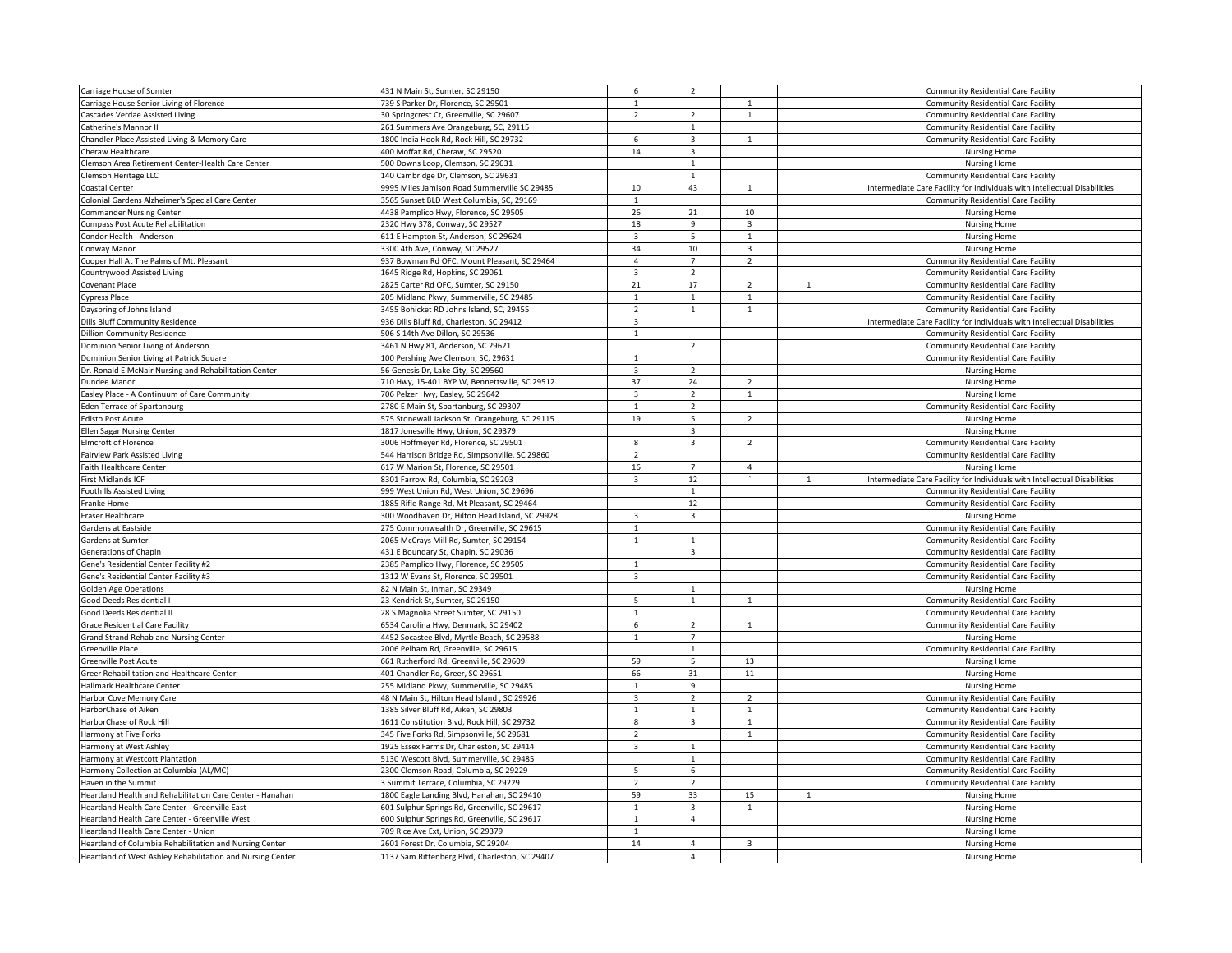| Helena Place                                         | 1624 Paris Ave, Port Royal, SC 29935                 |                          | $\mathbf{1}$            |                |              | <b>Community Residential Care Facility</b>                                |
|------------------------------------------------------|------------------------------------------------------|--------------------------|-------------------------|----------------|--------------|---------------------------------------------------------------------------|
| Helms-Gordon Residential Care Home                   | 714 Funderburke Rd, Fort Lawn, SC 29714              | 5                        |                         | $\mathbf{1}$   |              | <b>Community Residential Care Facility</b>                                |
| Heritage at Lowman Rehabilitation and Health Care    | 201 Fortress Dr, Chapin, SC 29036                    | 54                       | 12                      | 11             |              | <b>Nursing Home</b>                                                       |
| leritage at Lowman Residential Care                  | 2101 Dutch Fork Rd, Chapin, SC 29036                 | 3                        |                         |                |              | <b>Community Residential Care Facility</b>                                |
| Heritage Home of Florence                            | 515 Warley St, Florence, SC 29501                    | 59                       | 22                      | 15             | $\mathbf{1}$ | <b>Nursing Home</b>                                                       |
| Hills of Cumberland Villiage                         | 3215 Wise Creek Ln, Aiken, SC 29801                  | $\mathbf{1}$             |                         |                |              | <b>Community Residential Care Facility</b>                                |
| <b>Hitchcock Place</b>                               | 102 Crepe Myrtle Dr, Aiken, SC 29803                 | $\mathbf{1}$             | $\mathbf{1}$            | $\mathbf{1}$   |              | <b>Community Residential Care Facility</b>                                |
| Honorage Nursing Center                              | 1207 N. Cashua Drive, Florence, SC 29501             | 8                        | $\overline{7}$          | $\overline{4}$ |              | <b>Nursing Home</b>                                                       |
| nman Operations                                      | 51 N Main St, Inman, SC 29349                        | 27                       | 8                       | $\Delta$       |              | <b>Nursing Home</b>                                                       |
| IVA Rehabilitation and Healthcare Center             | 406 W Broad St., Iva, SC 29655                       | $\mathbf{1}$             |                         | $\mathbf{1}$   |              | <b>Nursing Home</b>                                                       |
| JF Hawkins Nursing Home                              | 1330 Kinard St, Newberry, SC 29108                   | $\mathbf{1}$             | $\overline{3}$          |                |              | <b>Nursing Home</b>                                                       |
| John Edward Harter Nursing Center                    | 185 Revolutionary Trail, Fairfax, SC 29827           | $\overline{2}$           | $\overline{3}$          |                |              | <b>Nursing Home</b>                                                       |
| Johns Island Post Acute                              | 3647 Maybank Highway, Johns Island, SC 29455         | 61                       | 21                      | 15             |              | Nursing Home                                                              |
| Jolley Acres Healthcare Center                       | 1180 Wolfe Trl, Orangeburg, SC 29115                 | 3                        | $\overline{3}$          | $\mathbf{1}$   |              | <b>Nursing Home</b>                                                       |
| Censington 1                                         | 100 Kensington Rd Columbia, SC                       | $\overline{2}$           |                         |                |              | <b>Community Residential Care Facility</b>                                |
| KershawHealth Karesh Long Term Care                  | 1311 Roberts St, Camden, SC 29020                    | $\overline{2}$           | $\mathbf{1}$            |                |              | Nursing Home                                                              |
| Kings Community Residence                            | 611 Kings Rd, Orangeburg, SC 29115                   | 6                        |                         |                |              | Intermediate Care Facility for Individuals with Intellectual Disabilities |
| & B Care Home                                        | 924 Barr Woods Rd, Saluda, SC 29138                  | $\overline{9}$           | $\mathbf{1}$            | $\mathbf{1}$   |              | Community Residential Care Facility                                       |
| Ladies Community Residence                           | 408 Webb St, Conway, SC 29527                        | 3                        | 1                       |                |              | <b>Community Residential Care Facility</b>                                |
| Lake City - Scranton Healthcare Center               | 1940 Boyd Rd, Scranton, SC 29591                     | 10                       | $\overline{3}$          | $5^{\circ}$    |              | <b>Nursing Home</b>                                                       |
| Lake Emory Post Acute Care                           | 59 Blackstock Rd, Inman SC 29349                     | $\mathbf{1}$             |                         |                |              | <b>Nursing Home</b>                                                       |
| Lake Marion Nursing Facility                         | 1527 Urbana Rd, Summerton, SC 29148                  | 24                       | 16                      | 10             |              | <b>Nursing Home</b>                                                       |
| Lake Moultrie Nursing Home                           | 1038 McGill Ln, Saint Stephen, SC 29479              |                          | 6                       |                |              | <b>Nursing Home</b>                                                       |
| Lakes at Litchfield Assisted Living                  | 120 Lakes at Litchfield Dr, Pawleys Island, SC 29585 | $\mathbf{1}$             | $\mathbf{1}$            | $\mathbf{1}$   |              | <b>Community Residential Care Facility</b>                                |
| Lancaster Health and Rehabilitation                  | 2044 Pageland Hwy, Lancaster, SC 29720               | 53                       | 25                      | 12             |              | <b>Nursing Home</b>                                                       |
| Laurel Crest                                         | 100 Joseph Walker Dr, West Columbia, SC 29169        |                          | $\overline{1}$          |                |              | <b>Community Residential Care Facility</b>                                |
| Laurel Crest Retirement Community                    | 100 Joseph Walker Dr, West Columbia, SC 29169        | $\overline{7}$           | $\overline{3}$          |                |              | <b>Nursing Home</b>                                                       |
| Laurens Memorial Home for Aged                       | 3744 Torrington Rd, Laurens, SC 29360                |                          | $\mathbf{1}$            |                |              | <b>Community Residential Care Facility</b>                                |
|                                                      | 728 Laurens St NW, Aiken, SC 29801                   | $\mathbf{1}$             | $\mathbf{1}$            |                |              |                                                                           |
| Laurens Street ICF/IID<br>Lemonaide House            |                                                      | $\mathbf{1}$             |                         |                |              | Intermediate Care Facility for Individuals with Intellectual Disabilities |
|                                                      | 1018 Crystal Clear Ln, Hopkins, SC 29061             |                          |                         |                |              | <b>Community Residential Care Facility</b>                                |
| Lenevar Community Residence                          | 1435 W Lenevar Dr, Charleston, SC 29407              | $\mathbf{1}$             |                         |                |              | <b>Community Residential Care Facility</b>                                |
| exington Medical Center Extended Care                | 815 Old Cherokee Rd, Lexington, SC 29072             | 142                      | 67                      | 26             |              | <b>Nursing Home</b>                                                       |
| Lexington Place                                      | 190 McSwain Dr, West Columbia, SC 29169              | $\overline{\phantom{0}}$ |                         |                |              | <b>Community Residential Care Facility</b>                                |
| Life Care Center of Charleston                       | 2600 Elms Plantation Blvd, Charleston, SC 29406      | 17                       | 27                      | 6              |              | <b>Nursing Home</b>                                                       |
| Life Care Center of Columbia                         | 2514 Faraway Dr, Columbia, SC 29223                  | 18                       | $\overline{7}$          | $\overline{4}$ |              | <b>Nursing Home</b>                                                       |
| Life Care Center of Hilton Head                      | 120 Lamotte Dr, Hilton Head Island, SC 29926         | $\mathbf{1}$             | $\overline{\mathbf{3}}$ | $\mathbf{1}$   |              | Nursing Home                                                              |
| Linville Courts at the Cascades Verdae               | 30 Springcrest Ct, Greenville, SC 29607              | $\mathbf{1}$             |                         |                |              | <b>Nursing Home</b>                                                       |
| Lodge at Wellmore                                    | 111 Wellmore Dr, Tega Cay, SC 29708                  | 3                        | $\overline{3}$          | $\overline{2}$ |              | <b>Nursing Home</b>                                                       |
| Longwood Plantation                                  | 1687 LONGWOOD DR ORANGEBURG, SC 29118                |                          | $\mathcal{P}$           |                |              | <b>Community Residential Care Facility</b>                                |
| Loris Rehab and Nursing Center                       | 3620 Stevens St, Loris, SC 29569                     | 57                       | 27                      | 13             |              | <b>Nursing Home</b>                                                       |
| Magnolia Manor - Greenville                          | 411 Ansel St, Greenville, SC 29601                   | 35                       | 14                      | 6              |              | <b>Nursing Home</b>                                                       |
| Magnolia Manor - Greenwood                           | 1415 Pkwy, Greenwood, SC 29646                       | 35                       | 25                      | 6              |              | <b>Nursing Home</b>                                                       |
| Magnolia Manor - Inman                               | 63 Blackstock Rd, Inman, SC 29349                    | 118                      | 23                      | 17             |              | <b>Nursing Home</b>                                                       |
| Magnolia Manor - Rock Hill                           | 127 Murrah Dr, Rock Hill, SC 29732                   | 62                       | 29                      | 5              |              | <b>Nursing Home</b>                                                       |
| Magnolia Manor - Spartanburg                         | 375 Serpentine Dr, Spartanburg, SC 29303             | 11                       | $\overline{2}$          | 9              |              | <b>Nursing Home</b>                                                       |
| Magnolias of Summerville                             | 335 Midland Parkway Summerville SC 29485             | $\mathbf{1}$             | 8                       |                |              | <b>Community Residential Care Facility</b>                                |
| <b>Magnolias of Santee</b>                           | 118 Britain St Santee, SC, 29142                     | 5                        |                         |                |              | <b>Community Residential Care Facility</b>                                |
| Magnolias of Walterboro                              | 210 Academy Road, Walterboro, SC 29488               |                          | 1                       |                |              | <b>Community Residential Care Facility</b>                                |
| Manna Rehabilitation and Healthcare Center           | 716 E Cedar Rock St, Pickens, SC 29671               | 10                       | 15                      | 8              |              | <b>Nursing Home</b>                                                       |
| Martha Franks Baptist Retirement Community           | L Martha Franks Dr, Laurens, SC 29360                |                          | 1                       |                |              | <b>Community Residential Care Facility</b>                                |
| McCoy Memorial Nursing Center                        | 207 Chappell Dr, Bishopville, SC 29010               | 73                       | 24                      | 11             |              | <b>Nursing Home</b>                                                       |
| McLeod II Group Home                                 | 814 McLeod Rd, Bishopville, SC 29010                 |                          | $\overline{1}$          |                |              | Intermediate Care Facility for Individuals with Intellectual Disabilities |
| Meadowlark Drive Community Residential Care Facility | 1183 Meadowlark Dr. Rock Hill, SC 29732              |                          | $\mathbf{1}$            |                |              | <b>Community Residential Care Facility</b>                                |
| <b>Medford Nursing Center</b>                        | 105 Medford Dr, Darlington, SC 29532                 |                          | 3                       |                |              | <b>Nursing Home</b>                                                       |
| Merrill Gardens at Carolina Park                     | 3501 Merrill Pl, Mt. Pleasant, SC 29466              | $\mathbf{1}$             | $\overline{2}$          | $\mathbf{1}$   |              | <b>Community Residential Care Facility</b>                                |
| Methodist Manor Healthcare Center                    | 2100 Twin Church Road, Sumter                        | $\overline{2}$           | $\overline{z}$          | $\mathbf{1}$   |              | Nursing Home                                                              |
| <b>Methodist Oaks</b>                                | 1000 Methodist Oaks Dr, Orangeburg, SC 29115         | 25                       | 24                      | $\overline{7}$ |              | <b>Nursing Home</b>                                                       |
|                                                      |                                                      |                          |                         |                |              |                                                                           |
| Methodist Oaks Residential Care Facility             | 1000 Methodist Oaks Dr, Orangeburg, SC 29115         | $\overline{2}$           | $\overline{2}$          |                |              | <b>Community Residential Care Facility</b>                                |
| Midland Park Residential Home Care                   | 2712 Midland Park Rd, North Charleston, SC 29406     | $\mathbf{1}$             |                         |                |              | <b>Community Residential Care Facility</b>                                |
| Midlands Health and Rehabilitation Center            | 1007 N Kings St, Columbia, SC 29223                  | 75                       | 25                      | 12             |              | <b>Nursing Home</b>                                                       |
| Millennium Post Acute Rehabilitation                 | 2416 Sunset Blvd, West Columbia, SC 29169            | 66                       | 32                      | 9              |              | <b>Nursing Home</b>                                                       |
| Mirci Group Home I                                   | 581 Beckman Rd, Columbia, SC 29203                   |                          | $\mathbf{1}$            |                |              | <b>Community Residential Care Facility</b>                                |
| Morningside of Beaufort                              | 109 Old Salem Rd, Beaufort, SC 29902                 |                          | $\overline{3}$          |                |              | <b>Community Residential Care Facility</b>                                |
| Morningside of Georgetown                            | 2628 N Fraser St, Georgetown, SC 29440               | $\mathbf{8}$             | $\mathcal{L}$           |                |              | <b>Community Residential Care Facility</b>                                |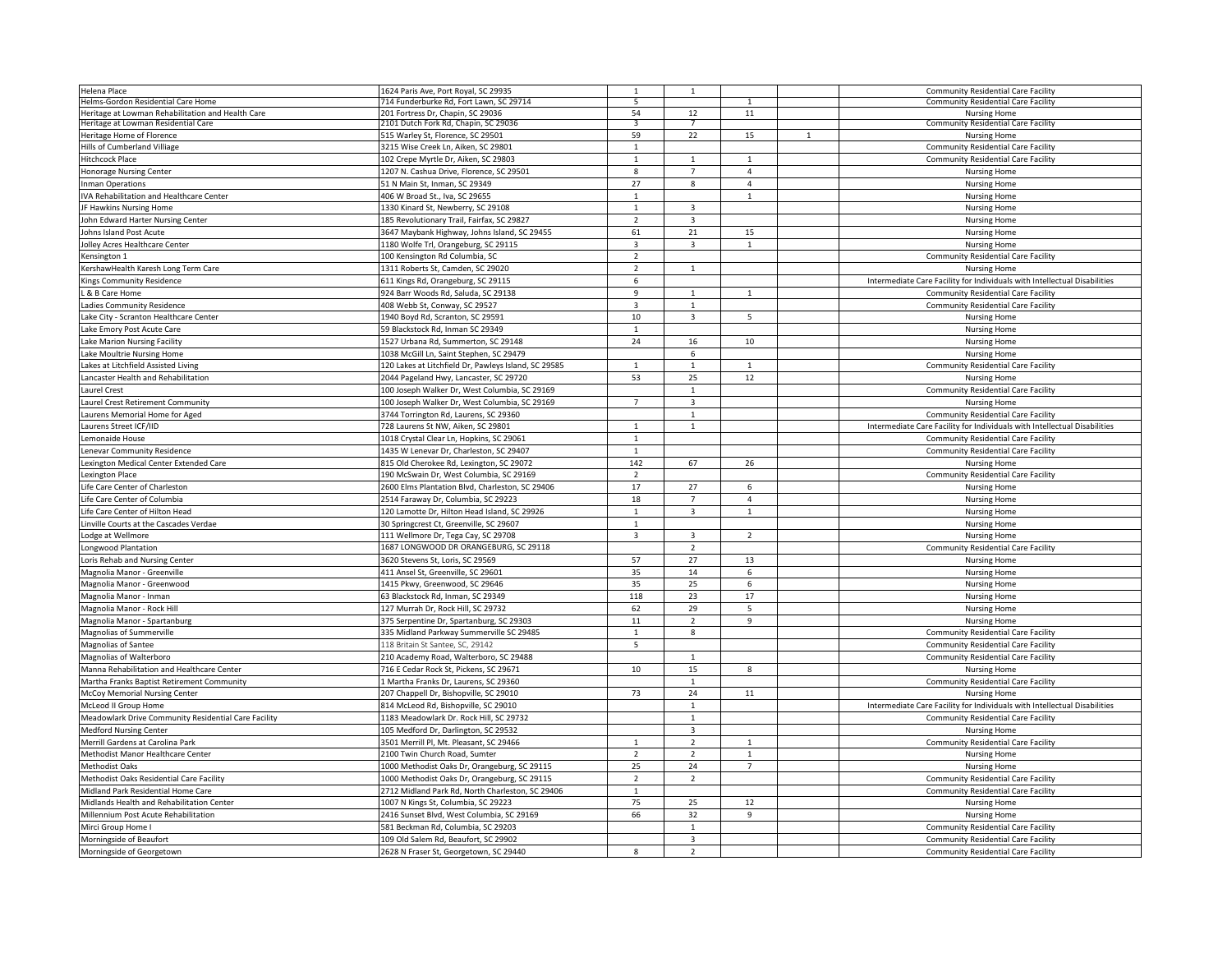| Morningside of Lancaster                                               | 1004 Hardin St, Lancaster, SC 29729             | $\mathbf 1$                    | $\overline{1}$ |                          |              | <b>Community Residential Care Facility</b>                                |
|------------------------------------------------------------------------|-------------------------------------------------|--------------------------------|----------------|--------------------------|--------------|---------------------------------------------------------------------------|
| Morningside of Lexington                                               | 218 Old Chapin Rd, Lexington, SC 29072          |                                | $\mathbf{1}$   |                          |              | <b>Community Residential Care Facility</b>                                |
| Morningside of Sumter                                                  | 2500 Lin-Do Ct, Sumter, SC 29150                |                                | $\overline{2}$ |                          | $\mathbf{1}$ | <b>Community Residential Care Facility</b>                                |
| Morrell Nursing Center                                                 | 900 N Marquis Hwy, Hartsville, SC 29550         | $\overline{1}$                 | 6              |                          |              | <b>Nursing Home</b>                                                       |
| Mount Pleasant Gardens                                                 | 1025 Hungryneck Blvd, Mount Pleasant, SC 29464  |                                | $\mathbf{1}$   |                          |              | <b>Community Residential Care Facility</b>                                |
| Mount Pleasant Manor                                                   | 921 Bowman Rd, Mount Pleasant, SC 29464         | $\mathbf{1}$                   | 3              | $\mathbf{1}$             |              | <b>Nursing Home</b>                                                       |
| Mountainview Nursing Home                                              | 340 Cedar Springs Rd, Spartanburg, SC 29302     | $\overline{1}$                 | $\overline{3}$ |                          |              | <b>Nursing Home</b>                                                       |
| Mulberry Park Units 301 - 306                                          | 714 E National Cemetery Rd, Florence, SC 29506  | $\overline{7}$                 | 15             | $\mathbf{1}$             |              | Intermediate Care Facility for Individuals with Intellectual Disabilities |
| MUSC Health Chester Nursing Home                                       | 1 Medical Park Dr, Chester, SC 29706            | 15                             | 8              | $\overline{2}$           |              | <b>Nursing Home</b>                                                       |
| MUSC Health Mullins Nursing Center                                     | 518 S Main St, Mullins, SC 29574                | 5                              | $\overline{2}$ | $\overline{2}$           |              | <b>Nursing Home</b>                                                       |
| Myrtle Beach Estates                                                   | 3620 Happywoods Ct, Myrtle Beach, SC 29588      | $\overline{2}$                 | $\overline{2}$ | $\mathbf{1}$             |              | <b>Community Residential Care Facility</b>                                |
| Myrtle Beach Manor                                                     | 9547 Hwy 17 N, Myrtle Beach, SC 29572           | $\overline{2}$                 | $\overline{2}$ |                          |              | <b>Nursing Home</b>                                                       |
| Myrtle Beach Manor Retirement Community                                | 9547 Hwy 17 N, Myrtle Beach, SC 29572           |                                | $\overline{1}$ |                          |              | <b>Community Residential Care Facility</b>                                |
| <b>Nance Community Residence</b>                                       | 980 Nance St, Orangeburg, SC 29115              | 6                              | $\mathbf{1}$   |                          |              | Intermediate Care Facility for Individuals with Intellectual Disabilities |
|                                                                        |                                                 |                                |                |                          |              |                                                                           |
| Nazareth Road Community Residence                                      | 1118 Nazareth Road, Lexington, SC 29072         | 6                              |                |                          |              | Intermediate Care Facility for Individuals with Intellectual Disabilities |
| New Hope Carolinas                                                     | 101 Sedgewood Dr, Rock Hill, SC 29732           | 39                             | $\overline{4}$ |                          |              | Residential Treatment Facility for Children & Adolescents                 |
| NHC HealthCare Anderson                                                | 1501 E Greenville St, Anderson, SC 29621        | 28                             | $\overline{4}$ | 9                        |              | Nursing Home                                                              |
| NHC HealthCare Bluffton                                                | 3039 Okatie Hwy, Bluffton, SC 29909             | 6                              | $\overline{4}$ | $\overline{4}$           |              | <b>Nursing Home</b>                                                       |
| NHC HealthCare Charleston                                              | 230 Ashley Crossing Dr, Charleston, SC 29414    | 37                             | 10             | $\overline{9}$           |              | <b>Nursing Home</b>                                                       |
| NHC HealthCare Clinton                                                 | 304 Jacobs Hwy, Clinton, SC 29325               | 13                             | 4              | 8                        |              | <b>Nursing Home</b>                                                       |
| NHC HealthCare Garden City                                             | 9405 Hwy 17 Byp, Murrells Inlet, SC 29576       | 38                             | 18             | 9                        |              | <b>Nursing Home</b>                                                       |
| NHC HealthCare Greenville                                              | 1305 Boiling Springs Rd, Greer, SC 29650        | 6                              | $\overline{4}$ | $\overline{2}$           |              | <b>Nursing Home</b>                                                       |
| NHC HealthCare Greenwood                                               | 437 E Cambridge Ave, Greenwood, SC 29646        | $\mathbf{1}$                   | $\overline{3}$ |                          |              | <b>Nursing Home</b>                                                       |
| NHC HealthCare Laurens                                                 | 379 Pinehaven St Ext, Laurens, SC 29360         | $\mathbf{1}$                   | $\mathbf{1}$   |                          |              | Nursing Home                                                              |
| NHC HealthCare Lexington                                               | 2993 Sunset Blvd, West Columbia, SC 29169       | 67                             | 38             | 15                       |              | <b>Nursing Home</b>                                                       |
| NHC HealthCare Mauldin                                                 | 850 E Butler Rd, Greenville, SC 29607           | 42                             | 10             | 16                       |              | <b>Nursing Home</b>                                                       |
| NHC HealthCare North Augusta                                           | 350 Austin Graybill Rd, North Augusta, SC 29841 | 3                              | 8              | $\mathbf{1}$             |              | <b>Nursing Home</b>                                                       |
| NHC HealthCare Parklane                                                | 7601 Parklane Rd, Columbia, SC 29223            | 21                             | 8              | $\overline{4}$           |              | <b>Nursing Home</b>                                                       |
| NHC HealthCare Sumter                                                  | 1018 N Guignard Dr, Sumter, SC 29150            | 5                              | $\mathbf{1}$   |                          |              | <b>Nursing Home</b>                                                       |
|                                                                        |                                                 |                                |                |                          |              |                                                                           |
| North Pines Community Residence                                        | 313 North Pine Rd, Blythwood, SC 29016          | $\mathbf{1}$<br>$\overline{5}$ |                | $\overline{3}$           |              | <b>Community Residential Care Facility</b>                                |
| North Pointe Assisted Living                                           | 701 Simpson Rd, Anderson, SC 29621              |                                |                |                          |              | <b>Community Residential Care Facility</b>                                |
| Dakbrook Health and Rehabilitation Center                              | 920 Travelers Blvd, Summerville, SC 29485       | 16                             | 6              | 14                       |              | <b>Nursing Home</b>                                                       |
| <b>Oakhaven Nursing Center</b>                                         | 123 Oak St, Darlington, SC 29532                | $\overline{4}$                 | 5              |                          |              | <b>Nursing Home</b>                                                       |
| Oakleaf Village of Lexington                                           | 800 N Lake Dr, Lexington, SC 29072              | 19                             | 8              | 10                       |              | Community Residential Care Facility                                       |
| Oaks                                                                   | 108 N. Pickney Street Timmonsville, SC 29161    | 6                              | 9              | $\mathbf{1}$             |              | Intermediate Care Facility for Individuals with Intellectual Disabilities |
| Oaks of Loris                                                          | 260 Watson Heritage RD Loris, SC 29569          |                                | $\mathbf{1}$   |                          |              | <b>Community Residential Care Facility</b>                                |
| Oakview Park Assisted Living                                           | 110 Hood Rd, Greenville, SC 29611               | 17                             | $\overline{7}$ | $\mathbf{1}$             |              | <b>Community Residential Care Facility</b>                                |
| Opus Post Acute Rehabilitation                                         | 300 Agape Dr, West Columbia, SC 29169           |                                | $\overline{4}$ |                          |              | <b>Nursing Home</b>                                                       |
| Pacifica Senior Living Skylyn                                          | 1705 Skylyn Dr, Spartanburg, SC 29307           | $\overline{2}$                 |                |                          |              | <b>Community Residential Care Facility</b>                                |
| Palmetto Ridge Assisted Living & Memory Care                           | 840 Manor Rd, Cheraw, SC 29520                  | $\mathbf{q}$                   |                | $\overline{3}$           |              | <b>Community Residential Care Facility</b>                                |
| Palmetto Village of Chester                                            | 570 Center Rd Chester, SC 29706                 | 6                              |                |                          |              | <b>Community Residential Care Facility</b>                                |
| Palmettos of Charleston                                                | 1900 Ashley Crossing Dr, Charleston, SC 29414   | $\mathbf{1}$                   | $\overline{2}$ |                          |              | <b>Community Residential Care Facility</b>                                |
| Palmettos of Parklane                                                  | 7811 Parklane Rd, Columbia SC, 29223            | $\overline{3}$                 | $\overline{3}$ | $\mathbf{1}$             |              | <b>Community Residential Care Facility</b>                                |
| Palms on Main Assisted Living Facility                                 | 1267 N Main St, Sumter, 29153                   |                                | $\overline{2}$ |                          |              | <b>Community Residential Care Facility</b>                                |
| Patewood Rehabilitation and Healthcare Center                          | 2 Griffith Rd, Greenville, SC 29607             | $\overline{2}$                 | 4              | 1                        |              | <b>Nursing Home</b>                                                       |
|                                                                        |                                                 | $\overline{2}$                 | $\overline{3}$ | $\mathbf{1}$             |              |                                                                           |
| Peachtree Centre Community Residential Care Facility                   | 1434 N Limestone St, Gaffney, SC 29340          |                                |                |                          |              | <b>Community Residential Care Facility</b>                                |
| Pearl at Five Forks                                                    | 15 Five Forks Rd. Simpsonville SC 29681         |                                | $\mathbf{1}$   |                          |              | <b>Community Residential Care Facility</b>                                |
| Pearl at Fort Mill                                                     | 1061 Gold Hill Rd, Fort Mill, SC 29708          | 8                              |                |                          |              | <b>Community Residential Care Facility</b>                                |
| Pecan Lane Buildings 201 - 205                                         | 714 E National Cemetery Rd, Florence, SC 29506  | 18                             | 20             | $\mathbf{1}$             |              | Intermediate Care Facility for Individuals with Intellectual Disabilities |
| Pecan, Mulberry, and WAC Building Floating Staff                       | 714 E National Cemetery Rd, Florence, SC 29506  |                                | 14             |                          |              | Intermediate Care Facility for Individuals with Intellectual Disabilities |
| Pee Dee Gardens                                                        | 3117 W Palmetto St, Florence, SC 29501          | $\overline{4}$                 | $\overline{7}$ |                          |              | <b>Community Residential Care Facility</b>                                |
| Pendleton Manor                                                        | 414 Summit Dr, Greenville, SC 29609             | 30                             | 8              | 6                        |              | <b>Community Residential Care Facility</b>                                |
| Physical Rehabilitation and Wellness Center of Spartanburg             | 8020 White Ave, Spartanburg, SC 29303           | $\overline{3}$                 |                | $\mathbf{1}$             |              | <b>Nursing Home</b>                                                       |
| Poinsett Rehabilitation and Healthcare Center                          | 8 N Texas Ave, Greenville, SC 29611             | 48                             | 15             | 11                       |              | <b>Nursing Home</b>                                                       |
| Portside at Grande Dunes                                               | 901 Portside Dr, Myrtle Beach, SC 29572         | $\overline{2}$                 | $\overline{4}$ | $\mathbf{1}$             |              | <b>Community Residential Care Facility</b>                                |
| Presbyterian Communities of South Carolina - Clinton                   | 801 Musgrove St, Clinton SC 29325               |                                | $\overline{4}$ |                          |              | <b>Nursing Home</b>                                                       |
| Presbyterian Communities of South Carolina - Columbia                  | 700 DaVega Dr Lexington, SC 29073               | 6                              | 6              | $\overline{\phantom{a}}$ |              | <b>Nursing Home</b>                                                       |
| Presbyterian Communities of South Carolina - Florence                  | 2350 W Lucas St, Florence, SC 29501             | $\overline{1}$                 | $\overline{4}$ |                          |              | <b>Nursing Home</b>                                                       |
| Presbyterian Communities of South Carolina - Foothills Skilled Nursing | 205 Bud Nalley Dr, Easley, SC 29642             | $\overline{7}$                 | 6              | $\overline{2}$           |              | Nursing Home                                                              |
| Presbyterian Communities of South Carolina - Summerville               | 201 W 9th North St, Summerville, SC 29483       | $\mathbf{1}$                   | $\mathbf{1}$   |                          |              | <b>Nursing Home</b>                                                       |
| Preston Health Center                                                  | 87 Birdsong Way Hilton Head, SC, 29926          |                                | $\overline{1}$ |                          |              |                                                                           |
|                                                                        |                                                 |                                |                |                          |              | <b>Nursing Home</b>                                                       |
| Prince George Healthcare Center                                        | 901 Maple St, Georgetown, SC 29440              |                                | $\overline{2}$ |                          |              | <b>Nursing Home</b>                                                       |
| Prisma Health Lila Doyle Nursing Facility                              | 101 Lila Doyle Dr, Seneca, SC 29672             |                                | $\overline{3}$ |                          |              | <b>Nursing Home</b>                                                       |
| Pruitt Health - Aiken                                                  | 830 Laurens St NW, Aiken, SC 29801              | 43                             |                | $\mathsf{q}$             |              | <b>Nursing Home</b>                                                       |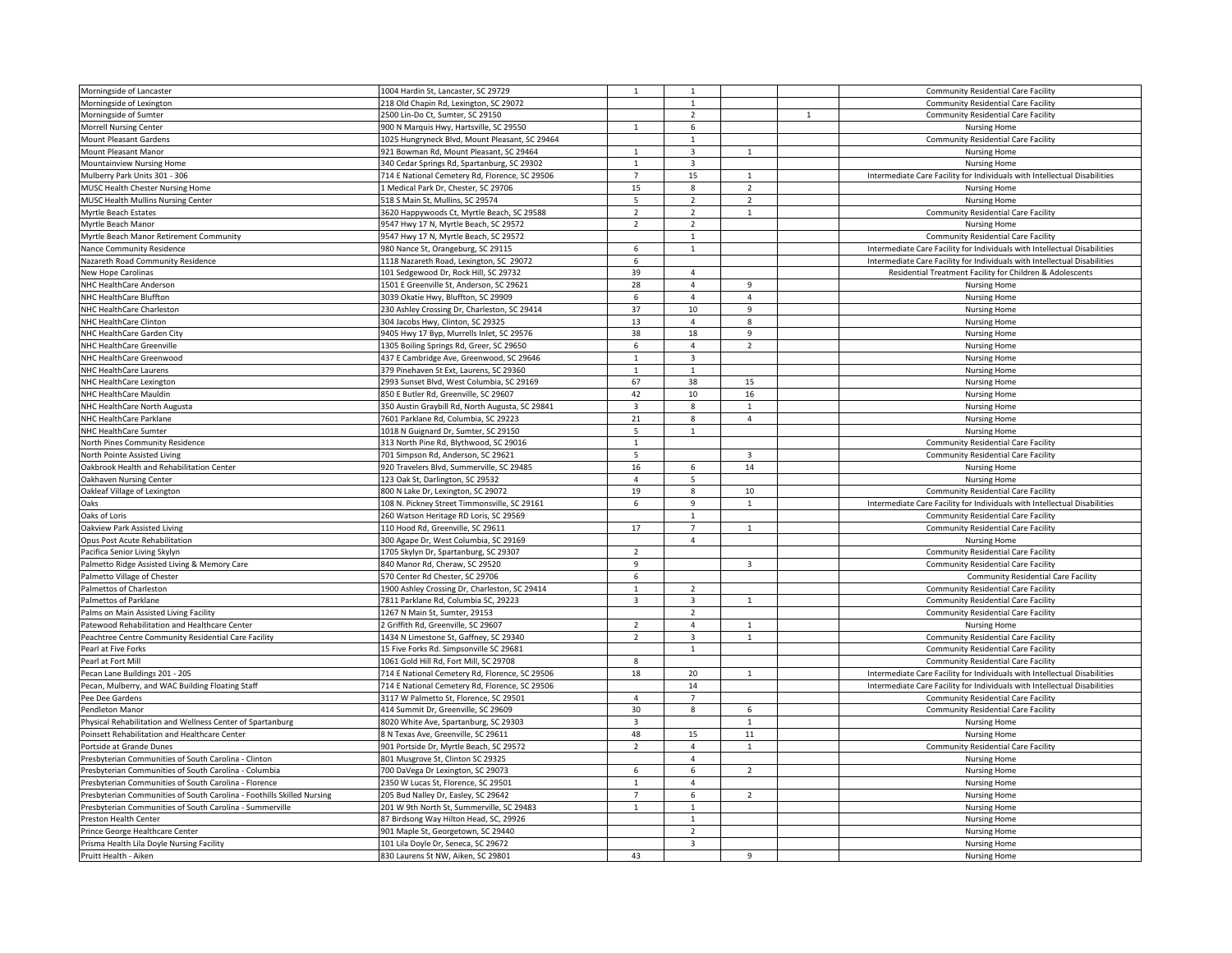|                                                    |                                                      |                         | $\overline{3}$          | $\overline{9}$          |              |                                            |
|----------------------------------------------------|------------------------------------------------------|-------------------------|-------------------------|-------------------------|--------------|--------------------------------------------|
| Pruitt Health - Bamberg                            | 439 North St, Bamberg, SC 29003                      | 36                      |                         |                         |              | <b>Nursing Home</b>                        |
| Pruitt Health - Blythewood                         | 1075 Heather Green Dr, Columbia, SC 29229            | 67                      | 32                      | 12                      |              | Nursing Home                               |
| Pruitt Health - Columbia                           | 2451 Forest Dr, Columbia, SC 29204                   | 18                      | $\overline{7}$          | $\overline{\mathbf{3}}$ |              | <b>Nursing Home</b>                        |
| Pruitt Health - Conway at Conway Medical Center    | 2379 Cypress Circle Conway, SC 29526                 |                         | 8                       |                         |              | Nursing Home                               |
| Pruitt Health - Dillon                             | 413 Lakeside Ct, Dillon, SC 29536                    | 17                      | 8                       | 6                       |              | Nursing Home                               |
| Pruitt Health - Estill                             | 252 Liberty Ave S, Estill, SC 29918                  | 6                       | 20                      | $\overline{4}$          |              | Nursing Home                               |
| Pruitt Health - Moncks Corner                      | 505 S Live Oak Dr, Moncks Corner, SC 29461           | $\overline{4}$          | $\mathbf{1}$            |                         |              | <b>Nursing Home</b>                        |
| Pruitt Health - Orangeburg                         | 755 Whitman St SE, Orangeburg, SC 29115              |                         | $\mathbf{1}$            |                         |              | <b>Nursing Home</b>                        |
| Pruitt Health - Ridgeway                           | 213 Tanglewood Ct, Ridgeway, SC 29130                | 91                      | 30                      | 18                      |              | Nursing Home                               |
| Pruitt Health - Rock Hill                          | 261 S Herlong Ave, Rock Hill, SC 29732               | 12                      | 17                      | $\overline{2}$          |              | Nursing Home                               |
|                                                    | 401 Witsell St, Walterboro, SC 29488                 | 55                      | $\overline{7}$          | 13                      |              |                                            |
| Pruitt Health - Walterboro                         |                                                      |                         |                         |                         |              | <b>Nursing Home</b>                        |
| Quality Care Residential Home                      | 107 Etling Ave, Goose Creek, SC 29445                | 14                      |                         | 5                       |              | <b>Community Residential Care Facility</b> |
| Rapha Residential Care                             | 3959 Fish Hatchery Rd, Gaston, SC 29053              | $\mathbf{1}$            |                         |                         |              | <b>Community Residential Care Facility</b> |
| Reflections at Carolina Forest                     | 219 Middleburg DR Myrtle Beach, SC, 29579            | $\overline{2}$          |                         | $\mathbf{1}$            |              | Community Residential Care Facility        |
| Rehab Center of Cheraw                             | 1150 State Rd, Cheraw, SC 29520                      | 28                      | 26                      | 10                      | $\mathbf{1}$ | Nursing Home                               |
| Retreat at Ladys Island                            | 9 Sunset Blvd, Beaufort, SC 29907                    | $\overline{\mathbf{3}}$ |                         | 1                       |              | <b>Community Residential Care Facility</b> |
| Retreat at Wellmore of Daniel Island               | 580 Robert Daniel Dr, Charleston, SC 29492           | $\overline{\mathbf{3}}$ | 8                       |                         |              | <b>Nursing Home</b>                        |
| Rice Estate - Assisted Living                      | 100 Finley Rd, Columbia, SC 29203                    |                         | $\mathbf{1}$            |                         |              | <b>Community Residential Care Facility</b> |
| Rice Estate Rehabilitation and Healthcare          | 100 Finley Rd, Columbia, SC 29203                    | 16                      | 11                      | 3                       |              | <b>Nursing Home</b>                        |
| Richard M. Campbell Veterans Nursing Home          | 4605 Belton Hwy, Anderson, SC 29621                  | $\mathbf{q}$            | $\overline{4}$          | $\overline{7}$          |              | <b>Nursing Home</b>                        |
| Ridge Rehabilitation and Healthcare Center         | 226 W A Reel Dr, Edgefield, SC 29824                 | $\overline{2}$          | $\overline{9}$          |                         |              | Nursing Home                               |
| <b>Ridgeland Nursing Center</b>                    | 1516 Grays Hwy, Ridgeland, SC 29936                  | $\overline{2}$          | 6                       | 2                       |              | <b>Nursing Home</b>                        |
|                                                    |                                                      |                         | $\overline{2}$          |                         |              |                                            |
| Ridgeway Manor Healthcare Center                   | 117 Bellfield Rd, Ridgeway, SC 29130                 |                         |                         |                         |              | <b>Nursing Home</b>                        |
| Riley's Residential Care                           | 2327 Brian Christopher Dr, Great Falls, SC 29055     |                         | $\mathbf{1}$            |                         |              | <b>Community Residential Care Facility</b> |
| <b>River Oaks</b>                                  | 1251 Lady's Island Dr, Port Royal, SC 29935          |                         | $\mathbf{1}$            |                         |              | <b>Community Residential Care Facility</b> |
| River Park Senior Living                           | 190 River Park Dr, Little River, SC 29566            |                         | $\mathcal{L}$           |                         |              | <b>Community Residential Care Facility</b> |
| Riverside Health and Rehab                         | 2375 Baker Hospital Blvd, North Charleston, SC 29405 | 30                      | $\overline{a}$          | $\overline{7}$          |              | <b>Nursing Home</b>                        |
| Rock Hill Post Acute Care                          | 159 Sedgewood Dr, Rock Hill, SC 29732                | 15                      | 3                       | $\overline{2}$          |              | <b>Nursing Home</b>                        |
| Rolling Green Village Healthcare Facility          | 1 Hoke Smith Blvd, Greenville, SC 29615              | 19                      | 8                       | $\overline{9}$          |              | Nursing Home                               |
| RoseCrest Community Residential Care               | 200 Fortress Dr, Inman, SC 29349                     |                         | $\mathbf 1$             |                         |              | <b>Community Residential Care Facility</b> |
| Royal Hill Community Residental Care Facility      | 310 E Main St Blvd B Kingtree, SC, 29556             |                         | $\mathbf{1}$            |                         |              | <b>Community Residential Care Facility</b> |
| Saluda Nursing Center                              | 581 Newberry Hwy, Saluda, SC 29138                   | 22                      | 8                       | $\mathbf{1}$            |              | <b>Nursing Home</b>                        |
| Sandpiper Courtyard Assisted Living                | 1047 Anna Knapp Blvd., Mt. Pleasant, SC 29464        |                         | $\mathbf{1}$            |                         |              | <b>Community Residential Care Facility</b> |
|                                                    |                                                      |                         |                         |                         |              |                                            |
| Sandpiper Rehab & Nursing                          | 1049 Anna Knapp Blvd Mt.Pleasant, SC 29464           | 112                     | 48                      | 27                      |              | <b>Community Residential Care Facility</b> |
| Savannah Grace at The Palms of Mt. Pleasant        | 1010 Lake Hunter Cir, Mt Pleasant, SC 29464          | $\overline{4}$          | 8                       |                         |              | <b>Nursing Home</b>                        |
| Savannah Hall Assisted Living                      | 1010 Lake Hunter Cir, Mt Pleasant, SC 29464          |                         | $\overline{2}$          |                         |              | <b>Community Residential Care Facility</b> |
| Savannah Place                                     | 1501 Secessionville Rd, Charleston, SC 29412         |                         | 1                       |                         |              | <b>Community Residential Care Facility</b> |
| Sedgewood Manor Health Care Center                 | 1645 Ridge Rd, Hopkins, SC 29061                     | 15                      | $\overline{2}$          |                         |              | <b>Nursing Home</b>                        |
| Seneca Health and Rehabilitation Center            | 140 Tokeena Rd, Seneca, SC 29678                     |                         | $\mathbf{1}$            |                         |              | Nursing Home                               |
| Senior Care of Marion                              | 2770 Hwy 501 S, Marion, SC 29571                     |                         | $\mathbf{1}$            |                         |              | <b>Nursing Home</b>                        |
| Shadow Oaks Assisted Living Community              | 108 Gregg Ave, Aiken, SC 29801                       | 15                      | 5                       | $\overline{4}$          |              | <b>Community Residential Care Facility</b> |
| Shem Creek Nursing and Rehab                       | 1400 Liberty Midtown Dr, Mt Pleasant, SC 29464       | $\mathbf{1}$            | 3                       |                         |              | <b>Nursing Home</b>                        |
|                                                    |                                                      |                         | $\overline{1}$          |                         |              |                                            |
| Shepherd's Care Center                             | 2100 N Pleasantburg Dr, Greenville, SC 29609         |                         |                         |                         |              | <b>Community Residential Care Facility</b> |
| Sherman Residential Care                           | 20 Mayfield St, Greenville, SC 29601                 | $\overline{2}$          |                         | $\mathbf{1}$            |              | <b>Community Residential Care Facility</b> |
| Simpsonville Rehabilitation and Healthcare Center  | 807 SE Main St, Simpsonville, SC 29681               | 27                      | $\overline{4}$          | $\overline{2}$          |              | <b>Nursing Home</b>                        |
| Six Mile Retirement Center                         | 120 S Main St, Six Mile, SC 29682                    | $\overline{2}$          |                         | 1                       |              | <b>Community Residential Care Facility</b> |
| Somerby of Mount Pleasant                          | 3100 Tradition Circle, Mt. Pleasant, SC 29466        |                         | $\overline{2}$          |                         |              | <b>Community Residential Care Facility</b> |
| South Carolina Episcopal Home at Still Hope        | 1 Still Hopes DR West Columbia, SC 29169             |                         | $\mathbf{1}$            |                         |              | <b>Nursing Home</b>                        |
| South Island Assisted Living                       | 2902 S Island Rd, Georgetown, SC 29440               | $\mathbf{1}$            | $\mathbf 1$             |                         |              | <b>Community Residential Care Facility</b> |
| Southern Oaks Rehabilitation and Healthcare Center | 109 Bentz Rd, Piedmont, SC 29673                     | 6                       |                         |                         |              | <b>Nursing Home</b>                        |
| Southland Health Care Center                       | 722 S Dargan St, Florence, SC 29506                  | 10                      | $\overline{4}$          | $\overline{4}$          |              | <b>Nursing Home</b>                        |
| Southpointe Healthcare and Rehabilitation          | 35 Southpointe Dr, Greenville, SC 29607              | $\overline{7}$          | $\overline{\mathbf{3}}$ | $\overline{4}$          |              | <b>Nursing Home</b>                        |
| Spartanburg Hospital for Restorative Care SNF      | 389 Serpentine Dr, Spartanburg, SC 29303             |                         | $\overline{2}$          |                         |              | <b>Nursing Home</b>                        |
|                                                    |                                                      |                         |                         |                         |              |                                            |
| Springdale Healthcare Center                       | 146 Battleship Rd, Camden, SC 29020                  |                         | $\overline{4}$          |                         |              | <b>Nursing Home</b>                        |
| Springs at Simpsonville                            | 214 E Curtis St, Simpsonville, SC 29681              |                         | $\mathbf{1}$            |                         |              | <b>Community Residential Care Facility</b> |
| St George Healthcare Center                        | 905 Dukes St, Saint George, SC 29477                 | $\overline{1}$          | $\overline{1}$          |                         |              | Nursing Home                               |
| Summit Hills Assisted Living Community             | 100 Summit Hills Dr, Spartanburg SC 29307            | 10                      | 10                      | $\overline{2}$          |              | <b>Community Residential Care Facility</b> |
| Summit Hills Skilled Nursing Facility              | 100 Summit Hills Dr, Spartanburg SC 29307            | $\overline{2}$          | $\overline{4}$          | $\overline{2}$          |              | <b>Nursing Home</b>                        |
| Summit Place of Anderson                           | 107 Perpetual Square Dr, Anderson, SC 29621          |                         | $\mathbf{1}$            |                         |              | <b>Community Residential Care Facility</b> |
| Summit Place of Daniel Island                      | 320 Seven Farms Dr, Charleston, SC 29492             | $\mathbf{1}$            |                         | 1                       |              | <b>Community Residential Care Facility</b> |
| Summit Place of North Myrtle Beach                 | 491 US 17, Little River, SC 29566                    | $\overline{1}$          | $\overline{2}$          |                         |              | <b>Community Residential Care Facility</b> |
| Sumter East Health and Rehabilitation Center       | 880 Carolina Ave, Sumter, SC 29150                   | 15                      | 8                       | $\overline{\mathbf{a}}$ |              | <b>Nursing Home</b>                        |
| Sweetgrass Court Senior Living Community           | 1010 Anna Knapp Blvd, Mt Pleasant, SC 29464          | 6                       | $\overline{\mathbf{3}}$ | $\mathbf{1}$            |              | <b>Community Residential Care Facility</b> |
|                                                    | 601 Mathis Ferry RD Mount Pleasant, SC, 29464        |                         | $\overline{\mathbf{a}}$ |                         |              |                                            |
| Sweetgrass Village Assisted Living Community       |                                                      |                         |                         |                         |              | <b>Community Residential Care Facility</b> |